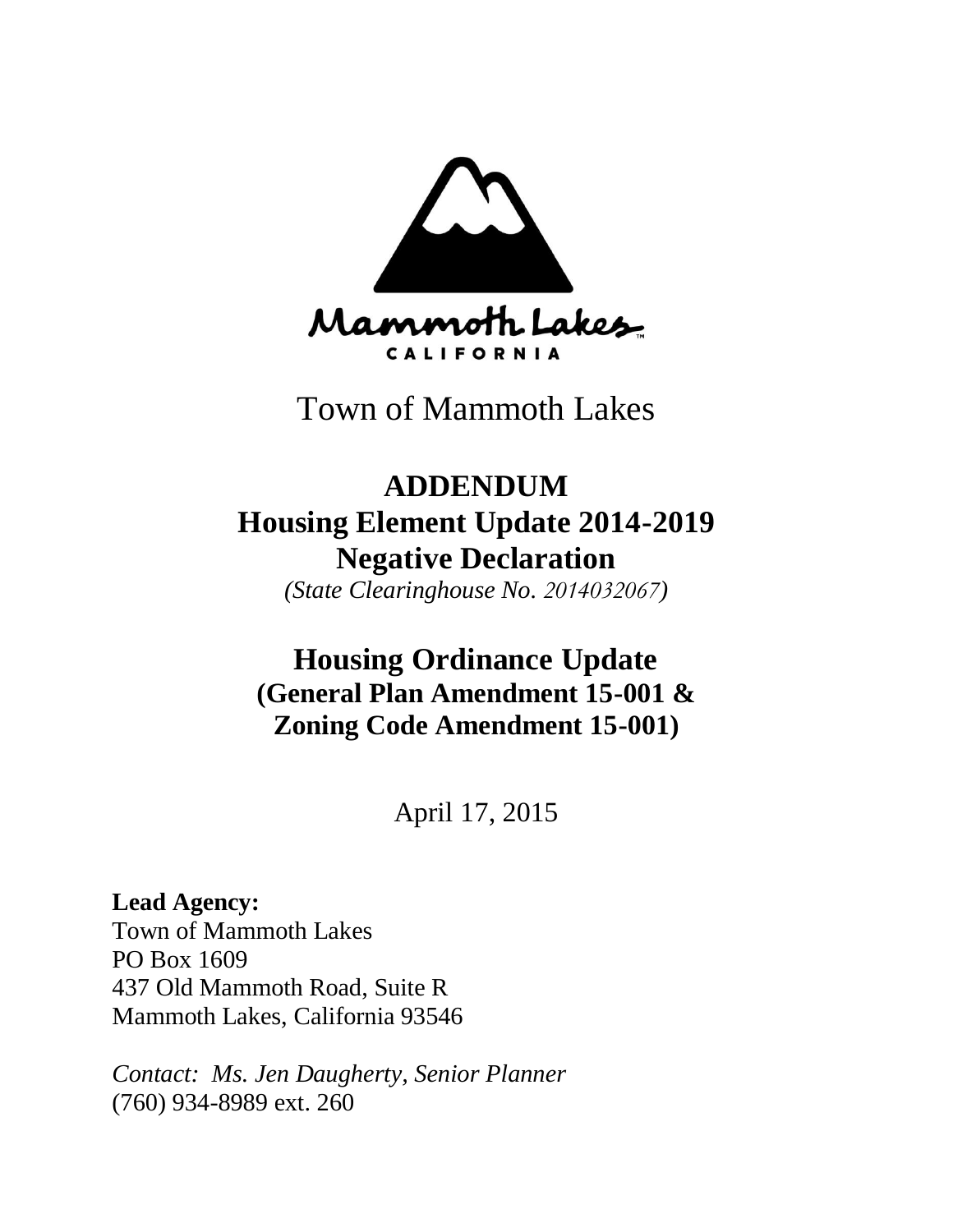# **INTRODUCTION**

On January 21, 2015, the Town of Mammoth Lakes ("Town") Council directed Town staff to update the Town's housing ordinance and fee. Subsequently, on March 4, 2015, the Town Council directed Town staff to modify the 2014-2019 Housing Element as necessary to achieve consistency between the 2014-2019 Housing Element and the housing ordinance update. The modifications are being processed as General Plan Amendment (GPA) 15-001 and Zoning Code Amendment (ZCA) 15-001.

This Addendum to the Housing Element Update 2014-2019 Negative Declaration has been prepared by the Town to assess the potential environmental impacts from the housing ordinance update ("Project"), which includes modifications to the 2014-2019 Housing Element, and to assure that all potential impacts have been addressed through the existing environmental documentation and approvals.

# **BACKGROUND**

In June 2014, the Town Council adopted the Housing Element Update 2014-2019 Negative Declaration (ND) and filed a Notice of Determination for the adopted ND. The ND evaluated the impacts of the Housing Element Update 2014-2019, an update to the Housing Element of the General Plan. The 2014-2019 Housing Element Update Negative Declaration is available online: [http://www.townofmammothlakes.ca.gov/index.aspx?nid=636.](http://www.townofmammothlakes.ca.gov/index.aspx?nid=636) 

Following preliminary review of the Project, the Town determined that it is subject to the guidelines and regulations of the California Environmental Quality Act (CEQA). This Addendum addresses the proposed Project, pursuant to CEQA Guidelines.

# **STATUTORY AUTHORITY AND REQUIREMENTS**

Under the California Environmental Quality Act (CEQA), an Addendum to an adopted Negative Declaration may be prepared if only minor technical changes or additions are necessary or if none of the conditions requiring a subsequent EIR or Negative Declaration exist.

The specific CEQA Guidelines requirements for an Addendum are:

# **15164. ADDENDUM TO AN EIR OR NEGATIVE DECLARATION**

(a) The lead agency or responsible agency shall prepare an addendum to a previously certified EIR if some changes or additions are necessary but none of the conditions described in Section 15162 calling for preparation of a subsequent EIR have occurred.

(b) An addendum to an adopted negative declaration may be prepared if only minor technical changes or additions are necessary or none of the conditions described in Section 15162 calling for the preparation of a subsequent EIR or negative declaration have occurred.

(c) An addendum need not be circulated for public review but can be included in or attached to the final EIR or adopted negative declaration.

(d) The decision making body shall consider the addendum with the final EIR or adopted negative declaration prior to making a decision on the project.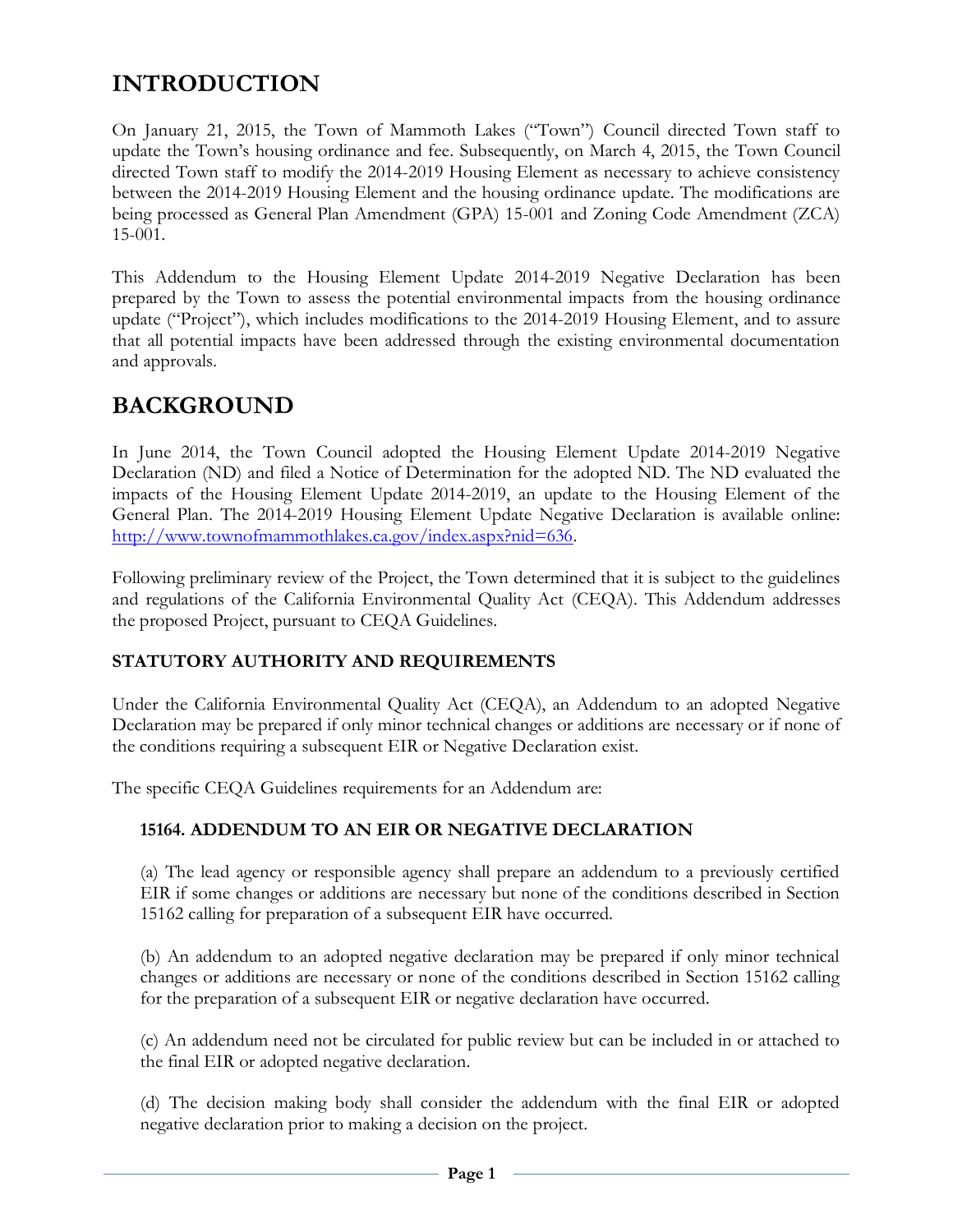(e) A brief explanation of the decision not to prepare a subsequent EIR pursuant to Section 15162 should be included in an addendum to an EIR, the lead agency's findings on the project, or elsewhere in the record. The explanation must be supported by substantial evidence.

# **15162. SUBSEQUENT EIRS AND NEGATIVE DECLARATIONS**

(a) When an EIR has been certified or a negative declaration adopted for a project, no subsequent EIR shall be prepared for that project unless the lead agency determines, on the basis of substantial evidence in the light of the whole record, one or more of the following:

(1) Substantial changes are proposed in the project which will require major revisions of the previous EIR or negative declaration due to the involvement of new significant environmental effects or a substantial increase in the severity of previously identified significant effects;

(2) Substantial changes occur with respect to the circumstances under which the project is undertaken which will require major revisions of the previous EIR or Negative Declaration due to the involvement of new significant environmental effects or a substantial increase in the severity of previously identified significant effects; or

(3) New information of substantial importance, which was not known and could not have been known with the exercise of reasonable diligence at the time the previous EIR was certified as complete or the Negative Declaration was adopted, shows any of the following:

- (A) The project will have one or more significant effects not discussed in the previous EIR or negative declaration;
- (B) Significant effects previously examined will be substantially more severe than shown in the previous EIR;
- (C) Mitigation measures or alternatives previously found not to be feasible would in fact be feasible, and would substantially reduce one or more significant effects of the project, but the project proponents decline to adopt the mitigation measure or alternative; or
- (D) Mitigation measures or alternatives which are considerably different from those analyzed in the previous EIR would substantially reduce one or more significant effects on the environment, but the project proponents decline to adopt the mitigation measure or alternative.

This Addendum demonstrates that the environmental analysis and impacts identified in the Housing Element Update 2014-2019 Negative Declaration (ND) remain unchanged by the Project, and supports the finding that the Project does not result in any new environmental effects and does not exceed the level of impacts identified in the previously adopted ND.

# **EVALUATION OF PROJECT**

The adopted Negative Declaration analyzed the Housing Element Update 2014-2019, which includes an assessment of housing needs, discussions on housing constraints and housing resources, and identifies housing policies and programs for 2014-2019.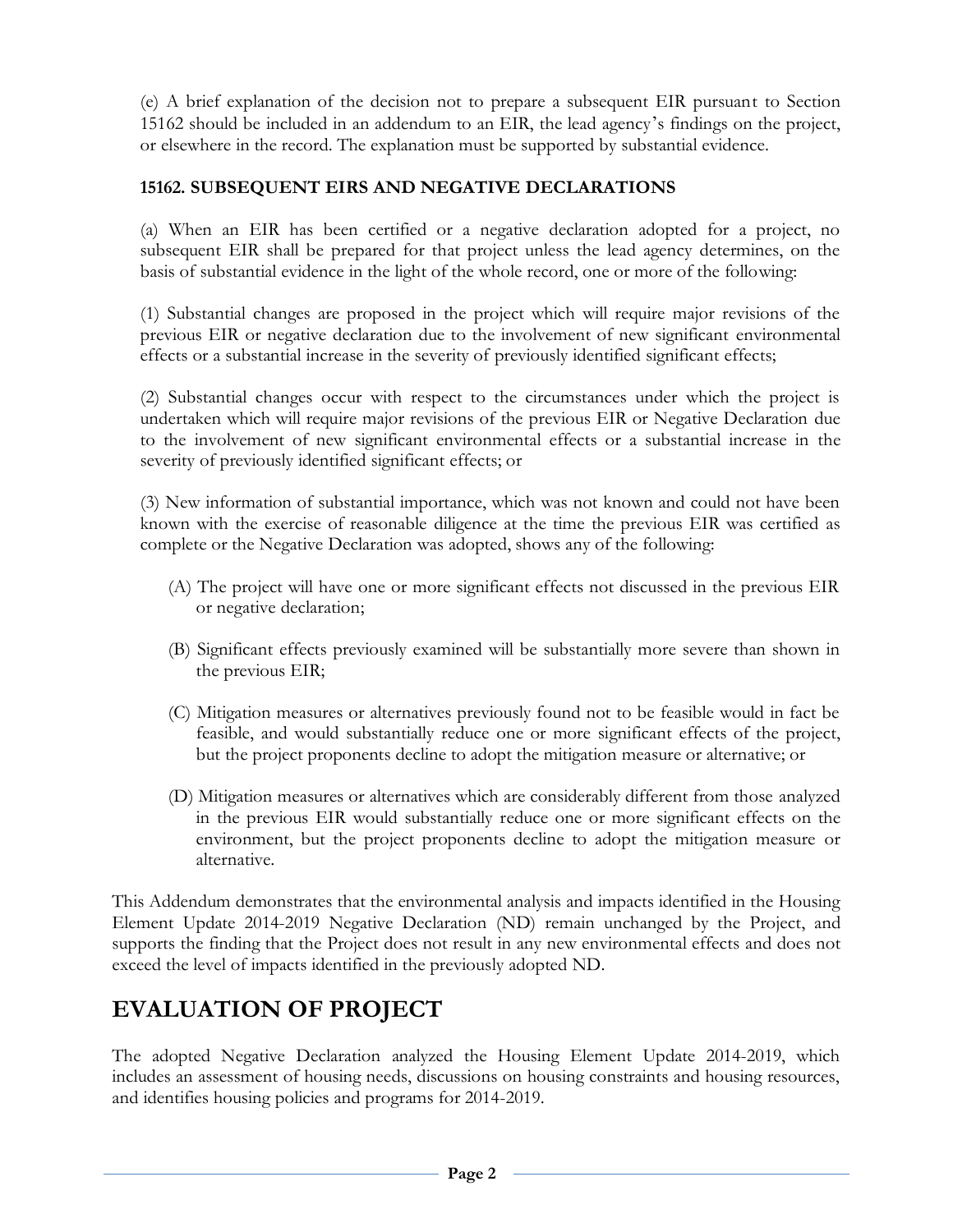The Project proposes a comprehensive update to Municipal Code Chapter 17.136 (Housing) and associated housing definitions contained in Chapter 17.148 (Definitions). The updated Chapter 17.136 would include a menu-based format that allows developers to choose a desired method for housing mitigation (i.e., fee, on-site housing, off-site housing, conveyance of land, or other). A housing fee would be established once a nexus study for such fee is approved by Town Council.

The Project proposes to modify the Housing Element 2014-2019 with the incorporate the updated housing ordinance (Appendix C and text revisions) and revisions to Policy H.1.D, Action H.1.D.1, and Action H.2.B.1 (shown below in strikethrough for deleted text and underline for added text).

H.1.D: Require that applicants proposing <u>on-site housing</u>, off-site housing, or in-lieu fees conveyance of land, instead of on-site mitigation housing paying the fee established by Town Council, provide mitigation considered to be of an appropriate value or cost when compared to the fee are held to a higher standard of demonstrating "greater housing benefit" when seeking approval of such proposals.

H.1.D.1: As part of the Housing Ordinance anticipated in 2014, develop criteria, standards and thresholds by which Alternate Housing Mitigation Plans (AHMPs) can be assessed and approved. Such standards should be sufficient to demonstrate the achievement of "greater housing benefit" from off-site housing or payment of in-lieu fees, in the form of creating additional units, "deeper" affordability to Extremely-Low or Very Low income households, additional units suitable for large families, units provided sooner than might otherwise be the case, or units that better meet an identified community housing need.

H.2.B.1: Amend and adopt a revised Housing Ordinance that reflects the 2009 Interim Housing Policy, incorporates refinements to meet legal mandates, addresses aspects not fully articulated in the Interim Housing Policy; and provides needed clarification. The amended Housing Ordinance shall meet the objectives outlined in Policy H.2.B, and should include the following components:

- An inclusionary housing provision that requires allows most new residential and lodging projects to provide, on-site, a fixed proportion of total units as below market-rate deed-restricted affordable or workforce housing units. The specific requirement (e.g., AMI level) shall be based on documented community housing needs and reviewed and updated on a regular basis.
- A workforce housing mitigation requirement such as a fee to contribute to affordable housing production.
- A list of project types exempted from housing mitigation requirements.
- A list of project types for which providing on-site units would be undesirable or infeasible, and which may pay in-lieu fees rather than providing units on-site. This may include small multi-family residential and lodging projects, industrial and some commercial projects.
- Provisions defining Alternate Housing Mitigation Plans for projects that wish to propose alternative mitigation to construction of on-site units, and findings for approval of such proposals.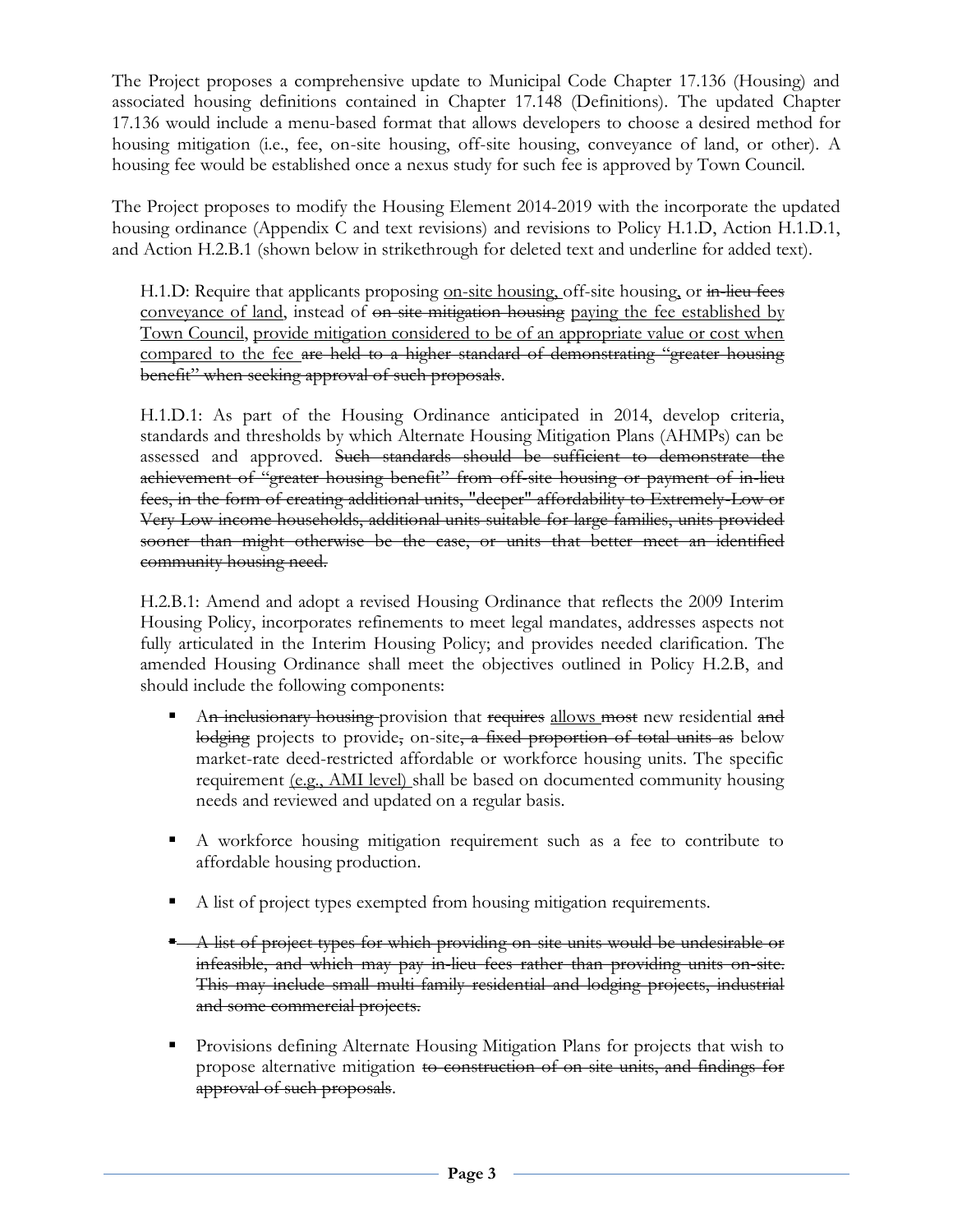- Specification of the means and method by which in-lieu fees, affordability levels, unit types, tenure (if legally permissible), livability criteria, and other pertinent criteria not otherwise dictated by the Housing Ordinance shall be established, maintained and updated.
- **Density bonus provisions pursuant to State Housing Density Bonus law and to** Town General Plan policies and related Housing Element policies.
- A definition of and provisions for ensuring the "livability" of workforce housing units.

In assessing the potential for new or more severe impacts, the Town conducted a review and the conclusions of that process are incorporated into the conclusions of this Addendum.

All impact areas have been analyzed and it has been determined that no changes or new impacts would result from the proposed Project. No new impacts, not previously analyzed in the ND, would occur as a result of the changes because the Project is within the scope of originally approved project.

# **EVALUATION OF ENVIRONMENTAL EFFECTS**

The effects of the Project on each of the environmental categories are summarized below:

#### **Aesthetics**

The Project does not grant entitlements for new projects or include site-specific proposals. Future development projects would be subject to the updated housing ordinance and would be required to undergo separate environmental review under CEQA and the applicable Town's review process, including design review. Therefore, the Project would not change the level of impact described in the ND.

### **Agriculture and Forest Resources**

The Project does not include any specific provisions related to forest land or resources. Future development projects would be subject to the updated housing ordinance and would be required to undergo separate environmental review under CEQA and would be reviewed for conformance with Town Codes and Standards regarding tree removal and the protection of forest resources. Therefore, the Project would not change the level of impact described in the ND.

### **Air Quality**

The Project does not include any specific provisions related to air quality. Future development projects would be subject to the updated housing ordinance and would be required to undergo separate environmental review under CEQA and would be reviewed for conformance with Town Codes and Standards regarding air quality. Therefore, the Project would not change the level of impact described in the ND.

### **Biological Resources**

The Project does not grant entitlements for new projects or include site-specific proposals. Future development projects would be subject to the updated housing ordinance and would be required to undergo separate environmental review under CEQA and the applicable Town's review process. Therefore, the Project would not change the level of impact described in the ND.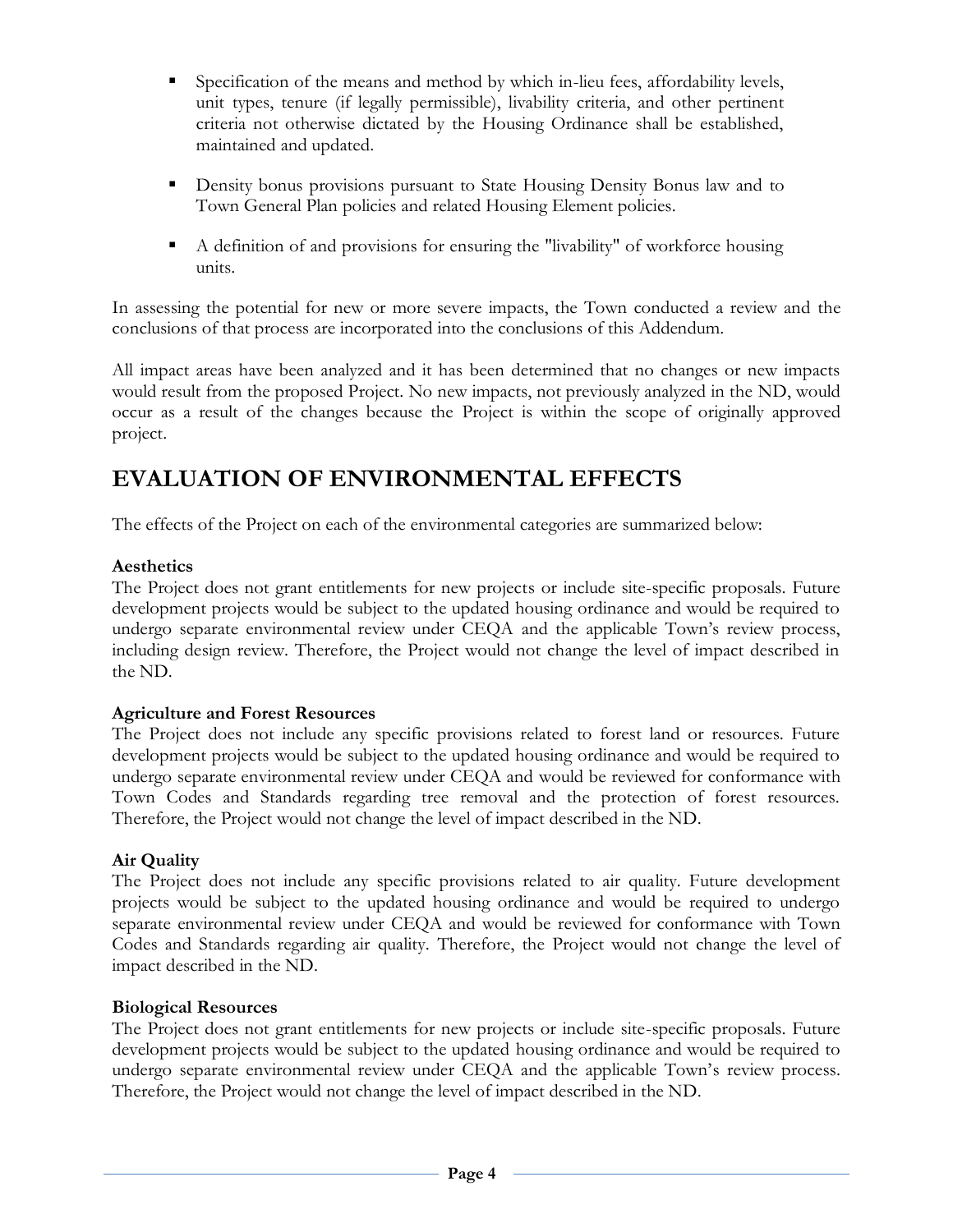#### **Cultural Resources**

The Project does not propose any ground-disturbing activities or grant entitlements for new projects. Future development projects would be subject to the updated housing ordinance and would be required to undergo separate environmental review under CEQA and the applicable Town's review process. Therefore, the Project would not change the level of impact described in the ND.

#### **Geology and Soils**

The Project does not grant entitlements for new projects or include site-specific proposals. Future development projects would be subject to the updated housing ordinance and would be required to undergo separate environmental review under CEQA and the applicable Town's review process, including compliance with applicable Public Works Standards and Building Codes. Therefore, the Project would not change the level of impact described in the ND.

#### **Greenhouse Gas Emissions**

The Project does not grant entitlements for new projects or include site-specific proposals. The Project requires housing mitigation units to be located within the Town boundaries, which would encourage workforce to live in town rather than commute from neighboring communities. Future development projects would be subject to the updated housing ordinance and would be required to undergo separate environmental review under CEQA and the applicable Town's review process. Therefore, the Project would not change the level of impact described in the ND.

#### **Hazards and Hazardous Materials**

The Project does not include any specific provisions related to hazards or hazardous materials. Future development projects would be subject to the updated housing ordinance and would be required to undergo separate environmental review under CEQA and the applicable Town's review process. Therefore, the Project would not change the level of impact described in the ND.

### **Hydrology and Water Quality**

The Project does not propose any ground-disturbing activities or alteration of existing land surfaces or drainage patterns. Future development projects would be subject to the updated housing ordinance and would be required to undergo separate environmental review under CEQA and the applicable review and permitting processes. Therefore, the Project would not change the level of impact described in the ND.

#### **Land Use and Planning**

The Project includes amendments to the Zoning Code and Housing Element of the General Plan. However, the Project is otherwise internally consistent with the Zoning Code because it includes updates to the applicable housing related definitions in Zoning Code Chapter 17.148. The Project does not conflict with any applicable land use plan, policy, or regulation, adopted for the purpose of avoiding or mitigating an environmental effect because the Project provides an updated policy framework for which developers can mitigate housing. When increased density would be allowed, a finding that the project would not result in significant and unavoidable environmental impacts is required. Therefore, the Project would not change the level of impact described in the ND.

#### **Mineral Resources**

The Project does not include any specific provisions related to mineral resources, and thus would not change the analysis of the ND. Therefore, the Project would not change the level of impact described in the ND.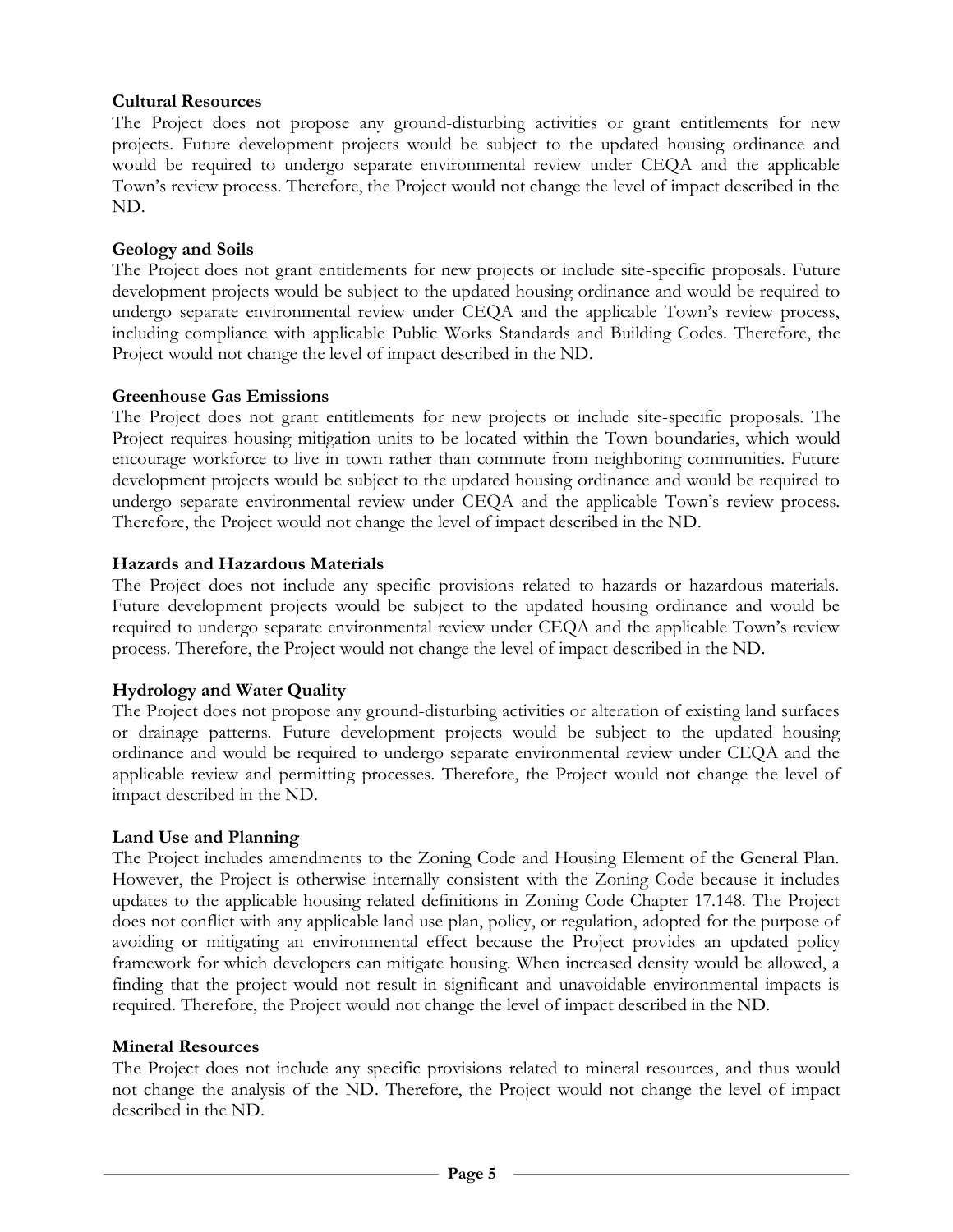## **Noise**

The Project does not grant entitlements or construction permits for new projects or include sitespecific proposals. Future development projects would be subject to the updated housing ordinance and would be required to undergo separate environmental review under CEQA and the applicable Town's review process, including compliance with the Town's Noise Regulations. Therefore, the Project would not change the level of impact described in the ND.

### **Population and Housing**

The Project requires housing mitigation units to be located within the Town boundaries, which is consistent with the General Plan and the Housing Element 2014-2019 for which the ND was prepared. The Project does not grant entitlements for new projects or include site-specific proposals. Future development projects would be subject to the updated housing ordinance and would be required to undergo separate environmental review under CEQA and the applicable Town's review process. Therefore, the Project would not change the level of impact described in the ND.

# **Public Services and Parks and Recreation**

The Project does not grant entitlements for new projects or include site-specific proposals. Future development projects would be subject to the updated housing ordinance and would be required to undergo separate environmental review under CEQA and the applicable Town's review process, including payment of applicable Development Impact Fees (DIF). Therefore, the Project would not change the level of impact described in the ND.

# **Transportation and Traffic**

The Project does not grant entitlements for new projects or include site-specific proposals. Future development projects would be subject to the updated housing ordinance and would be required to undergo separate environmental review under CEQA and the applicable Town's review process. Therefore, the Project would not change the level of impact described in the ND.

### **Utilities and Service Systems**

The Project does not grant entitlements for new projects or include site-specific proposals. Future development projects would be subject to the updated housing ordinance and would be required to undergo separate environmental review under CEQA and the applicable Town's review process. Therefore, the Project would not change the level of impact described in the ND.

### **Mandatory Findings of Significance**

The Project provides an updated policy framework for which developers can mitigate housing. It does not grant entitlements for new projects, include site-specific proposals, or propose any grounddisturbing activities. Future development projects would be subject to the updated housing ordinance and would be required to undergo separate environmental review under CEQA, complete the applicable Town's review process, and obtain all necessary permits. Therefore, the Project would not change the level of impact described in the ND.

# **FINDINGS**

In preparing this Addendum, all of the potential impacts identified on the CEQA "Environmental Checklist Form" were considered. For all impact areas, a detailed review determined that the proposed Project is within the scope of the Negative Declaration analysis and no changes to impacts or mitigation measures are required. The specific findings required under the CEQA Guidelines (Section 15162) are: